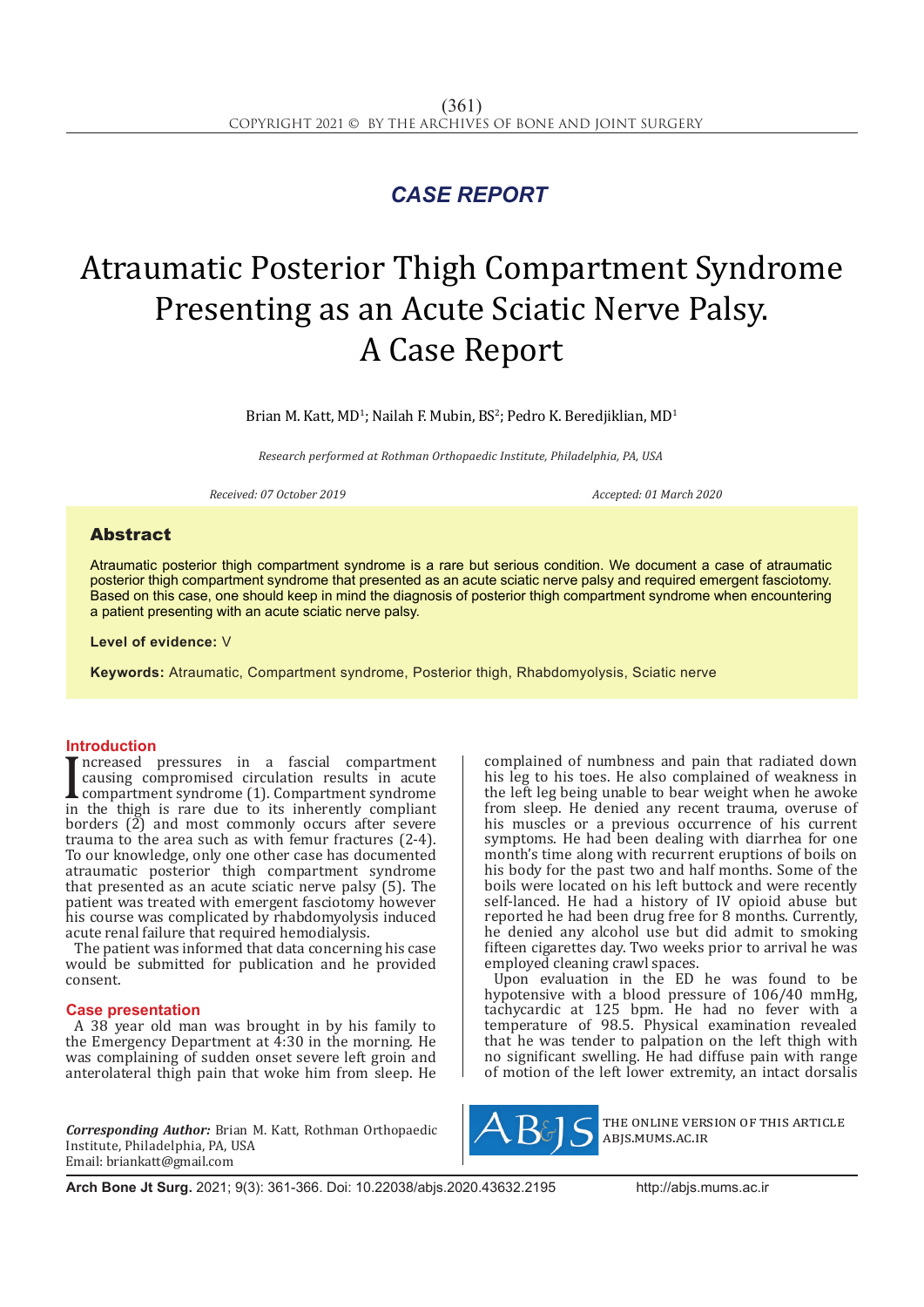THE ARCHIVES OF BONE AND JOINT SURGERY. ABJS.MUMS.AC.IR <br>ATRAUMATIC POSTERIOR THIGH COMPARTMENT SYNDROME

VOLUME 9. NUMBER 3. MAY 2021

pedis pulse and brisk symmetric capillary refill of bilateral lower extremities. Laboratory analysis found a WBC of 39,000/uL, hemoglobin of 16 gm/dL, hematocrit of 49.2%, CPK of 36,954 iu/L, BUN/Cr of 30/2.17. Toxicology screen was negative for blood alcohol, opiates or cocaine, while urinalysis was positive for blood but negative for RBCs. Imaging tests ordered included a bedside echocardiogram which showed reduced ejection fraction and venous and arterial Dopplers which were both negative for thromboses.

The patient was given intravenous antibiotics, fluids, electrolyte repletion, furosemide with subsequent increasing blood pressures. However, it was noted that throughout evaluation his thigh continued to increase in size. At this point the underlying etiology for his high creatine kinase was unknown since the patient had no history of trauma, crush injury, burn or overt infection. Urgent CT without contrast revealed diffuse hypodensity and swelling of the left hip and thigh musculature. Follow up MRI showed extensive fluid in the thigh musculature with inter-fascial edema [Figure 1]. Fluid collection was also noted around the sciatic nerve [Figure 2]. At this point, the Orthopedic Service was consulted for the increasing leg pain with associated numbness and weakness.

Orthopedic evaluation was performed eleven hours after initial presentation to the ED. At this time, the posterior compartment was firm while the medial and anterior compartments were soft. He was tender to palpation at the left groin and medial thigh. He had pain with hip flexion but not with internal or external rotation of the hip. Edema of the left lower extremity was noted to extend from the level of the groin to the knee. Sensation was decreased along the left lateral thigh, the entire leg below the knee including the foot. Muscle strength on the right extremity was 5/5 while left hamstrings and quadriceps were 4/5.



**Figure 1. Axial STIR sequence MRI of proximal left thigh showing inter-fascial edema in posterior and medial compartments.**

Left plantar flexion was 3/5, while dorsiflexion and extensor hallucis longus were rated 0/5. The patient had no back tenderness. He was extremely firm over his posterior thigh and this area was the most painful to palpation. A repeat CPK was at  $127,503$  iu/L. The diagnosis of compartment syndrome was suggested and measurement of the intra-compartmental pressure was performed. Intra-compartmental pressure was measured using the Stryker© Intra-Compartmental Pressure Monitoring System (Stryker; Kalamazoo, MI) at two different locations in the posterior compartment and was found to be 70 and 75 mmHg confirming the diagnosis of compartment syndrome. The patient was then emergently taken to the operating room for a decompressive posterior thigh fasciotomy.

Intraoperatively, a single incision fasciotomy approach was taken starting at the level of the greater trochanter and carried distally with dissection through the skin and subcutaneous tissue. The iliotibial fascia was released anterior to the intermuscular septum gaining access to the anterior compartment. The vastus lateralis was retracted anteriorly exposing the intermuscular septum. This intermuscular septum was then released decompressing the posterior thigh compartment. It was noted that the gluteus fascia was extremely tight and this was also released [Figure 3]. The Iliotibial band fascia was pie crusted to prevent laceration of the underlying vastus lateralis musculature. There was no gross purulence or necrosis noted. The sciatic nerve was palpated along its course in the posterior thigh. No collection or constriction was encountered. A muscle biopsy and tissue cultures for aerobic and anaerobic bacteria, acid-fast bacilli and fungus were taken for possible identification of etiology. The wounds were copiously irrigated with saline and then partially closed with the placement of a wound vacuum.



**Figure 2. Axial STIR sequence MRI of middle left thigh showing extensive edema in posterior compartment and fluid collection around sciatic nerve.**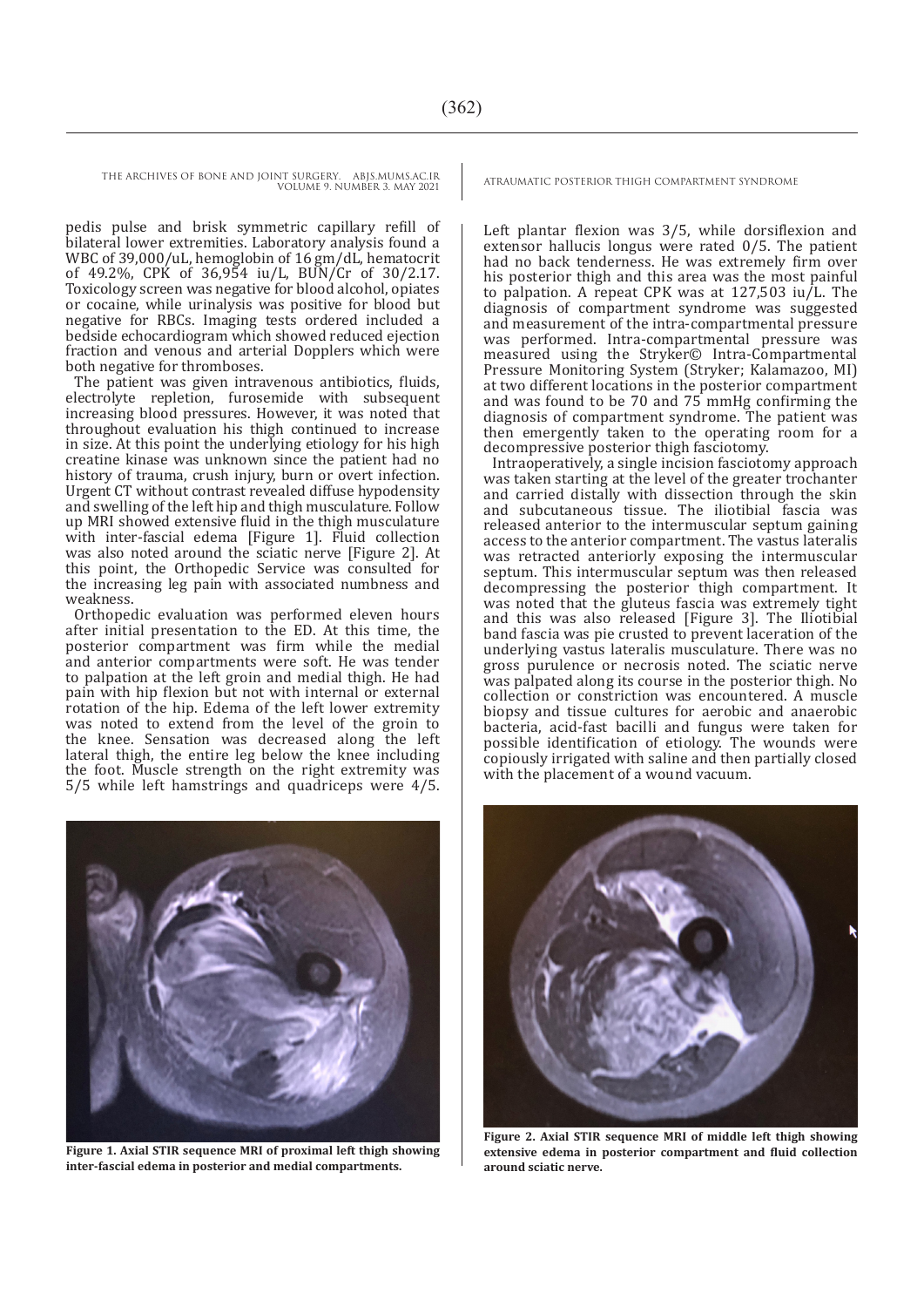THE ARCHIVES OF BONE AND JOINT SURGERY. ABJS.MUMS.AC.IR <br>ATRAUMATIC POSTERIOR THIGH COMPARTMENT SYNDROME VOLUME 9. NUMBER 3. MAY 2021

 **Figure 3. Left thigh s/p compartment release.**

Post-operatively the patient reported significant relief compared to his pain prior to the fasciotomy. However, his hospital course was considerably complicated by acute renal failure due to rhabdomyolysis induced acute tubular necrosis. Nephrology initiated dialysis on hospital day 4 as his creatinine had increased to 7.54. The patient was taken to the OR on hospital day 5 for attempted wound closure, however the tissue was found to still be under excessive tension so only the edges were able to be closed. In addition to another central wound vacuum, a vessel loop was placed to provide tension on the wound edges so as to facilitate closure on the next attempt. On hospital day 12, the swelling on his left thigh had further decreased and the tissue was able to be fully closed without significant tension. During his hospital stay the patient continued to receive dialysis three times per week as his renal function showed no signs of improvement until hospital day 18. The patient was eventually discharged on hospital day 19 with complete return of sensation in the lower extremity, strength of 4/5 in his EHL, 5/5 in all other muscles in his lower extremity and mild pain only around his incision site. He was also given instructions to begin physical therapy and to follow up with orthopedics in 1 week. He planned to continue outpatient hemodialysis thrice weekly for at least the next two weeks.

At four weeks from initial procedure the patient presented to the outpatient clinic for follow up. He walked in under his own volition without the use of an assistive device. He no longer needed dialysis but the catheter was still in place as a precaution should his renal function decline. He had no pain in his left leg but felt weak secondary to muscle atrophy. His incision was completely

healed. His sensation was equal and symmetric to the opposite side. His extensor hallucis longus was rated as a 5-/5 and all other muscles in the left leg were rated 5/5. He did not ask for pain medication.

At final follow-up 10 weeks after this index procedure he had a complete recovery. His kidney function improved to baseline and he had excellent strength in his left lower extremity. He had no pain at the incision site and his sensation was equal and symmetric to the opposite side.

**Discussion** Compartment syndrome occurs when intracompartmental pressures exceeds to a point where arterial, venous and lymphatic circulation of local tissues, muscles and nerves is compromised (1). The complications from mismanaged compartment syndrome can be severe, ranging from death, limb amputation to persistent strength and neurological deficits (4,6). Compartment syndrome is most common in the leg or forearm and less commonly found in the foot, gluteal area or thigh (7). The proposed reason for the rarity of thigh compartment syndrome is that the compartment is more accommodating due to its very nature of being larger and having more compliant borders (2). Furthermore, the majority of thigh compartment syndrome cases are provoked by some sort of trauma while a minority are due to underlying physiological anomaly such as toxic substance exposure, extended compression, exertional overuse, or coagulation disorder (3,5,8-11).

The largest systematic review of thigh compartment syndrome by Okije, et al. looking at acute cases of traumatic thigh compartment syndrome found that 90% were due to blunt trauma (3). Almost half of these injuries were associated with ipsilateral femur fractures. Eighty-six percent of fasciotomies were performed through a single incision and over half were able to be closed by delayed primary closure. Sixteen percent of these patients had a neurological complication.

A retrospective review by Schwartz et al., looked at 17 patients with acute compartment syndrome at their institution (4). Over half of these patients presented with a femur fracture of which 50% were open.

Myoglobinuria and renal failure developed in seven patients secondary to the compartment syndrome. Two other patients had myoglobinuria without renal failure. Only one of the patients who developed renal failure survived. This has been termed the "crush syndrome" manifest by myoglobinuria, acidosis and hyperkalemia and has an extremely poor prognosis.

Acute compartment syndrome of the thigh is uncommon and associated with considerable long term morbidity. Mithoefer et al., reviewed eighteen patients at an average of sixty-two months following treatment (6). Long-term functional deficits were present in almost half of the patients. Only five patients had full recovery of thigh muscle strength. Patients who had symptoms for greater than eight hours had significant more frequent muscle wasting, lower quadriceps strength and worse subjective outcome scores. This adds evidence that compartment syndrome management is a surgical emergency.

The vast majority of reported cases of compartment

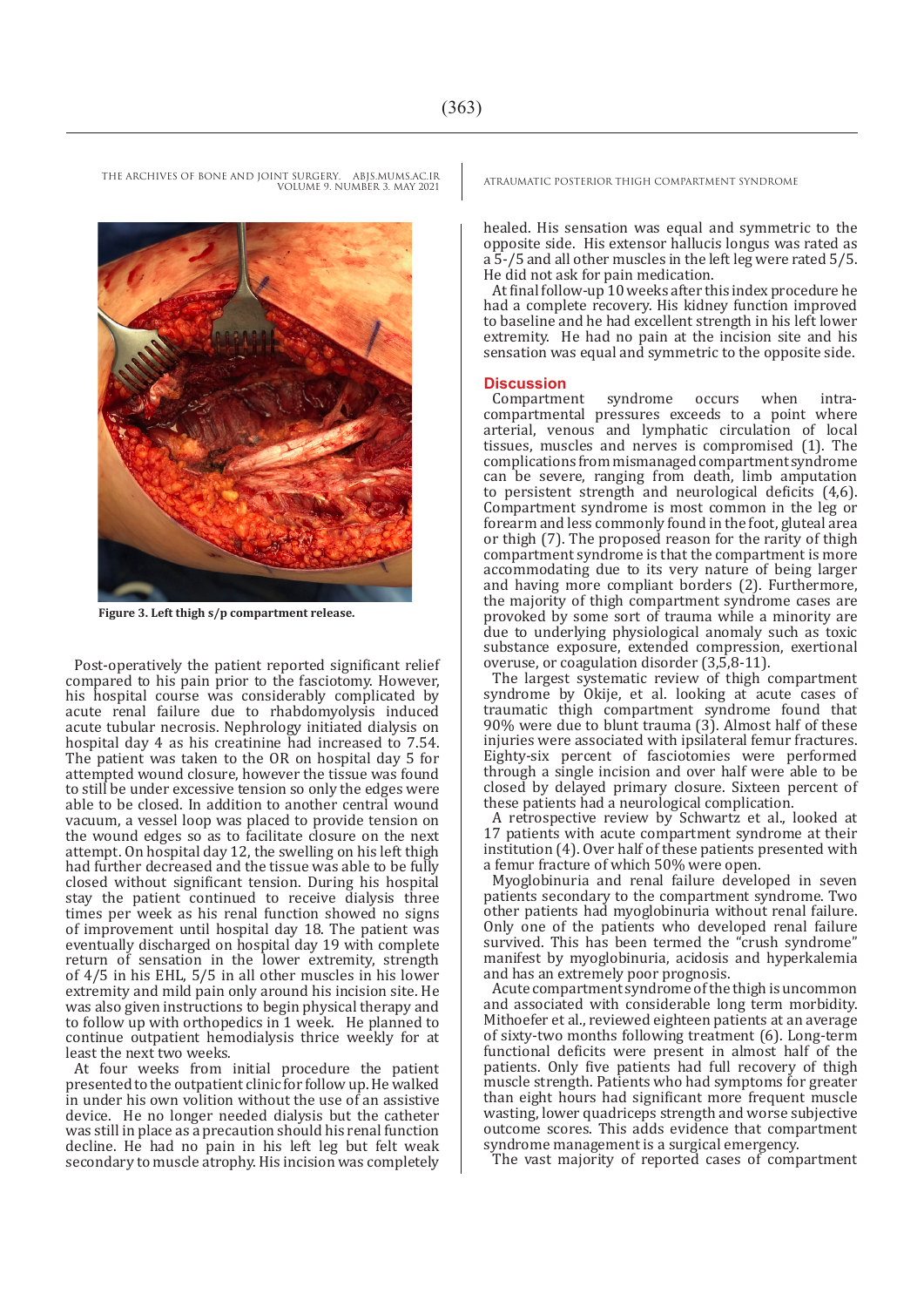VOLUME 9. NUMBER 3. MAY 2021

syndrome of the thigh involve the anterior compartment. Of an analysis of 35 reported cases of thigh compartment syndrome by Khan et al. in 2011, only five were solely the posterior compartment (8). These five cases were associated with skeletal trauma, muscular trauma, postsurgical procedure or non-steroidal anti-inflammatory drugs. An additional case of posterior thigh compartment syndrome was reported by Zimmerman et al. in 1977 (12). This patient was struck by an automobile while riding his motorcycle. He was found to have a sciatic nerve palsy and compartment syndrome due to a hematoma from active bleeding from a lateral sacral artery diagnosed by aortogram. He underwent decompression of the left buttock and posterior thigh as well as decompression of the lower leg via a fibulectomy. At last reported follow up the patient had decreased hamstring strength, weak plantar flexion and no dorsiflexion of the ankle. He had very slight touch and pinprick hypalgesia which was not

troublesome to him.<br>Spontaneous thigh Spontaneous thigh compartment syndrome is exceedingly rare. Most cases are traumatic as mentioned above. Khan et al. described a case of a patient who underwent decompression of the anterior, posterior and medial compartments after a large hematoma was diagnosed (8). Javendi et al. described a case of a patient who was clinically diagnosed with thigh compartment syndrome and taken for urgent surgical decompression (9). His symptoms began 1 week earlier in the calf and then progressed to the thigh. He reported no change to his activity level, no recent or remote trauma, or alcohol or intravenous drug use. Gutfrayand and Philpott added a case to the literature of a 24 year old patient who developed anterior thigh compartment syndrome after dancing at a concert for several hours (10). McQueen et al. showed that young to middle aged males were more likely to be affected by compartment syndrome after traumatic injuries (13). This was postulated to be due to the relative hypertonicity of the young male's muscles not allowing adequate space for swelling secondary to localized inflammation.

Alobaidi, et al. published a case somewhat similar to ours regarding a patient who had rhabdomyolysis, acute renal failure and thigh compartment syndrome with sciatic nerve palsy (5). The inciting event was thought to be an alcohol binge. The MRI looked similar with significant muscle edema involving the left thigh. The patient stayed in the MICU for 1 month and had dorsiflexion of grade 3 on final follow up.

Compartment syndrome is a known complication that may develop from rhabdomyolysis, however as mentioned above the inverse has also been known to occur (14-17). Rhabdomyolysis is characterized by muscle damage resulting in pain and the release of muscular cell contents into the circulation. Common etiologies include drugs/ alcohol, crush injuries, medications and muscle disease. It usually presents with the triad of myalgia, weakness and tea colored urine (16, 17). A high creatinine kinase, five times the normal limit (198 u/L) is diagnostic and myoglobinuria is pathognomonic (17). The interplay between rhabdomyolysis and compartment syndrome highlights the importance of considering each condition

THE ARCHIVES OF BONE AND JOINT SURGERY. ABJS.MUMS.AC.IR <br>ATRAUMATIC POSTERIOR THIGH COMPARTMENT SYNDROME

during the management of the other. Although it may seem unclear as to which came first in this case, we propose that this was a case of rhabdomyolysis induced compartment syndrome.

In the ED, the patient's initial presentation was myalgias, inability to bear weight and paresthesias. Serum CPK is known to rise with 2-12 hours of muscle injury, and his presenting CPK was 185 times more than the normal limit, indicating that it had been increasing for some time prior (17,18). His urine was amber in color and its analysis was positive for blood but negative for RBCs thus suggesting myoglobinuria Eventually over the course of a couple hours, the patient developed characteristic compartment syndrome symptoms such as pain out of proportion, paralysis, paresthesias and firmness to palpation (4). As demonstrated by his rising CPK, there was continuing muscle damage possibly due to the increasingly building pressures and progression of his compartment syndrome. As identified in reviews by Torres et al., Keltz et al., and Khan, a "second wave phenomenon" of persistently elevated CPK is another indicator of compartment syndrome development in the setting of rhabdomyolysis (16-19).

An interesting factor to consider is the impact that blood pressure has on the onset of compartment syndrome symptoms. In previously documented cases of thigh compartment syndrome, Okije et al. found the diagnosis and treatment was carried out based on clinical signs in 47% of the cases (3). Intra-compartmental pressures can also be used to confirm compartment syndrome in order to avoid unnecessary surgeries. A delta pressure less than 30 mmHg or a direct intra-compartmental pressure greater 30 mmHg is the gold standard for diagnosis (20). With compartment pressures within 20-25 mmHg of mean arterial pressure, pain develops, and capillary blood flow becomes compromised (21). Therefore, in a hypotensive patient as in this case, it is likely that tissue compromise may have occurred prior to an intra-compartmental pressure of >30mmHg. In fact, Whitesides and Heckmann recommended that a fasciotomy should be carried at any compartmental pressure within 20mmHg of the diastolic pressure (22). These findings stress that the hemodynamic status is important to take into account when determining the urgency of intervention.

Acute renal failure secondary to rhabdomyolysis complicated this patient's hospital course. The reported incidence of acute renal failure in rhabdomyolysis patients ranges from 15%-46% (23-25). Mechanisms such as direct nephrotoxicity of myoglobin, renal vasoconstriction and tubular obstruction contribute to the kidney damage (19, 25, 26). Prevention of kidney injury is focused on early and aggressive fluid repletion  $(26)$ . The use of loop diuretics in rhabdomyolysis is controversial. While they increase urinary flow and thus reduce myoglobin precipitation, they also acidify the urine and exacerbate the nephrotoxic effects of myoglobin on the renal tubules (23, 26, 27). However, this effect can be offset with close monitoring of urine pH and administration of bicarb (27). Reviews have found that the use of loop diuretics did not reduce risk of mortality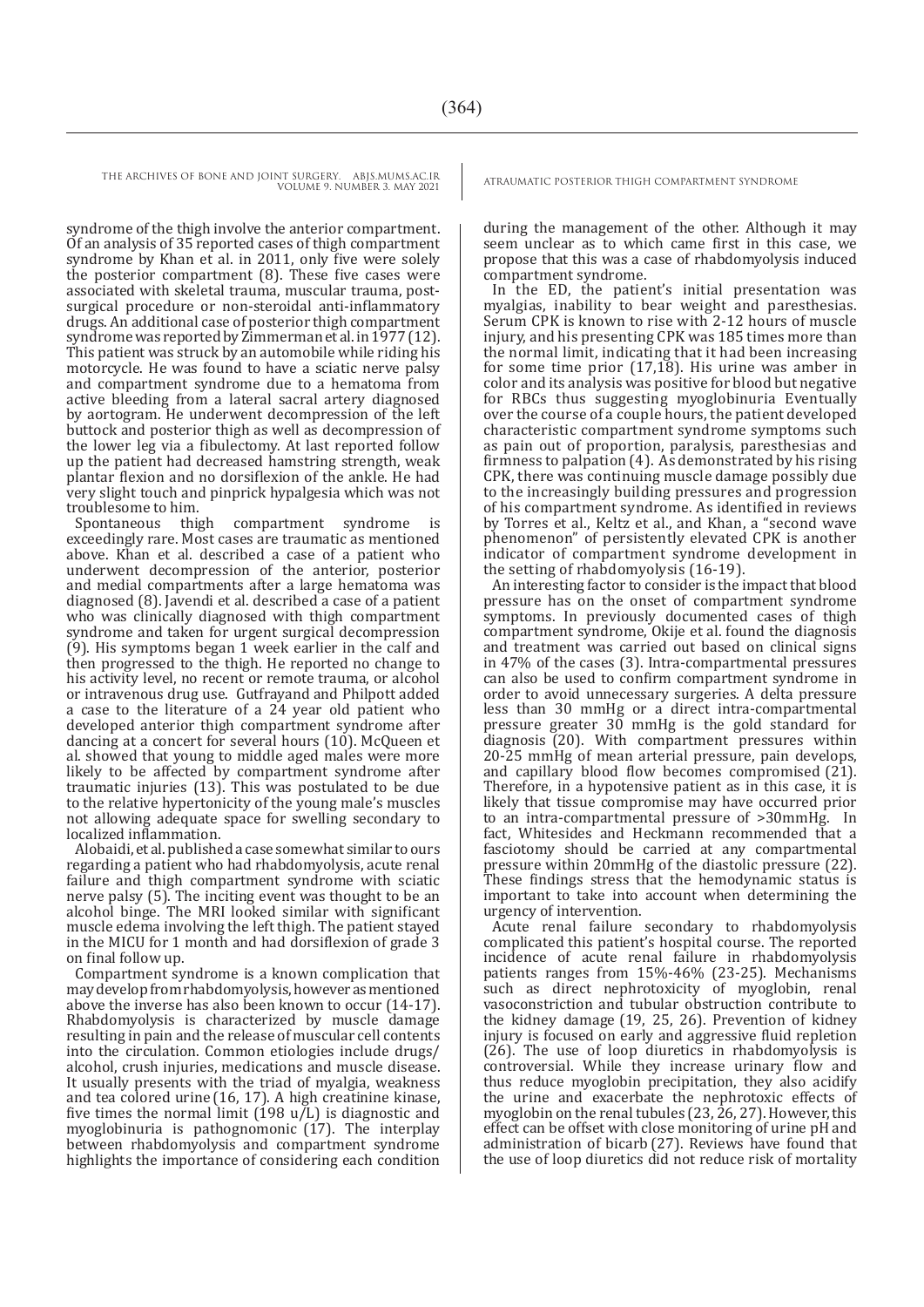THE ARCHIVES OF BONE AND JOINT SURGERY. ABJS.MUMS.AC.IR <br>ATRAUMATIC POSTERIOR THIGH COMPARTMENT SYNDROME VOLUME 9. NUMBER 3. MAY 2021

in patients at risk for acute kidney injury (26, 27). Thus, in cases of rhabdomyolysis it is generally recommended to avoid using loop diuretics, or at least exercise caution and close monitoring if used (19, 23, 26, 27).

Although this patient was given IV Lasix, he was also given a bolus of sodium bicarb in the ED for his potassium abnormalities. However, his urinary pH six hours after admission was 6.0, and a pH of 6.5 is the recommended minimum to reduce acidosis induced myoglobin damage (23, 26). Therefore it is possible that while the Lasix was helpful in addressing the patients reduced ejection fraction, it may have contributed to worsening of his kidney injury. Most patients with kidney injury in the setting of rhabdomyolysis recover with no major complications if appropriately hydrated. For patients with kidney injury, the risk of mortality from the rhabdomyolysis increases (23, 26). The patient's kidney damage was one of the major reasons for an extended hospital stay as his kidney function needed to be stabilized prior to discharge. He also required follow up hemodialysis after discharge despite rigorous management of his condition.

While the etiology of the patient's rhabdomyolysis was initially unexplained, imaging was consistent with a myositis. Investigation into the patient's studies found negative blood and intermuscular microbiology cultures thus ruling out a bacterial cause for his presentation. In light of the fact that the patient had been experiencing diarrhea for one month, we hypothesize that a viral myositis triggered his rhabdomyolysis which caused his compartment syndrome. The most commonly identified cause of viral myositis has been Influenza; however, enteroviruses have also been implicated (28, 29). Of the two muscle biopsies taken, one showed focal necrosis and chronic inflammation, consistent with myositis (30). It should be noted however that muscle biopsies are not routinely indicated in the evaluation of viral myositis (28). Although not drawn, inflammatory markers such

as an ESR or CRP may have been helpful to confirm an inflammatory response against the musculature. In light of the fact that the patient had a known history of intravenous drug use and a history of unexplained gluteal abscesses, a drug induced period of unconsciousness and immobilization must also be mentioned as a possible explanation to his rhabdomyolysis and subsequent compartment syndrome.

The case presented above is unique in that the patient not only presented with suspected myositis rhabdomyolysis induced compartment syndrome of his posterior thigh, but his course was also complicated by renal failure and sciatic nerve palsy. Though compartment syndrome is known to classically present after trauma to the lower leg, this case shows that it is important to have a low threshold of suspicion for compartment syndrome when patients present with severe symptomatology that is otherwise unexplained. Furthermore, while our patient regained his kidney function and muscle strength, this case reinforces that rapid management should be initiated for rhabdomyolysis and compartment syndrome to avoid the potential disastrous outcomes of end stage kidney disease, limb amputation or death.

Brian M. Katt MD<sup>1</sup> Nailah F. Mubin BS<sup>2</sup> Pedro K. Beredjiklian MD<sup>1</sup> 1 Rothman Orthopaedic Institute, Philadelphia, PA, USA 2 Rowan University School of Osteopathic Medicine, Philadelphia, PA, USA

#### **References**

- 1. Mubarak SJ, Owen CA, Hargens AR, Garetto LP, Akeson WH. Acute compartment syndromes. J Bone Joint Surg. 1978; 60(8):1091-1095.
- 2. Boland MR, Heck C. Acute exercise-induced bilateral thigh compartment syndrome. Orthopedics. 2009; 32(3).
- 3. Ojike NI, Roberts CS, Giannoudis PV. Compartment syndrome of the thigh: a systematic review. Injury. 2010; 41(2):133-6.
- 4. Schwartz Jr JT, Brumback RJ, Lakatos RO, Poka AT, Bathon GH, Burgess AR. Acute compartment syndrome of the thigh. A spectrum of injury. The Journal of bone and joint surgery. American volume. 1989; 71(3):392-400.
- 5. Alobaidi A, Backdash MM, El‐Menyar A. Thigh compartment syndrome complicated by sciatic nerve palsy, rhabdomyolysis, and acute renal failure. Clinical

case reports. 2016; 4(2):107.

- 6. Mithoefer K, Lhowe DW, Vrahas MS, Altman DT, Erens V, Altman GT. Functional outcome after acute compartment syndrome of the thigh. JBJS. 2006; 88(4):729-37.
- 7. Stracciolini A, Hammerberg M. Acute compartment syndrome of the extremities. In: UpToDate, Post TW (Ed), UpToDate, Waltham, MA. (Accessed on Feb 23, 2019.)
- 8. Khan SK, Thati S, Gozzard C. Spontaneous thigh compartment syndrome. Western Journal of Emergency Medicine. 2011; 12(1):134.
- 9. Javedani PP, Ratnabalasuriar R, Grall KJ. Spontaneous compartment syndrome of the thigh in the absence of trauma. The Journal of emergency medicine. 2016; 51(1):70-2.
- 10.Gutfraynd A, Philpott S. A case of acute atraumatic